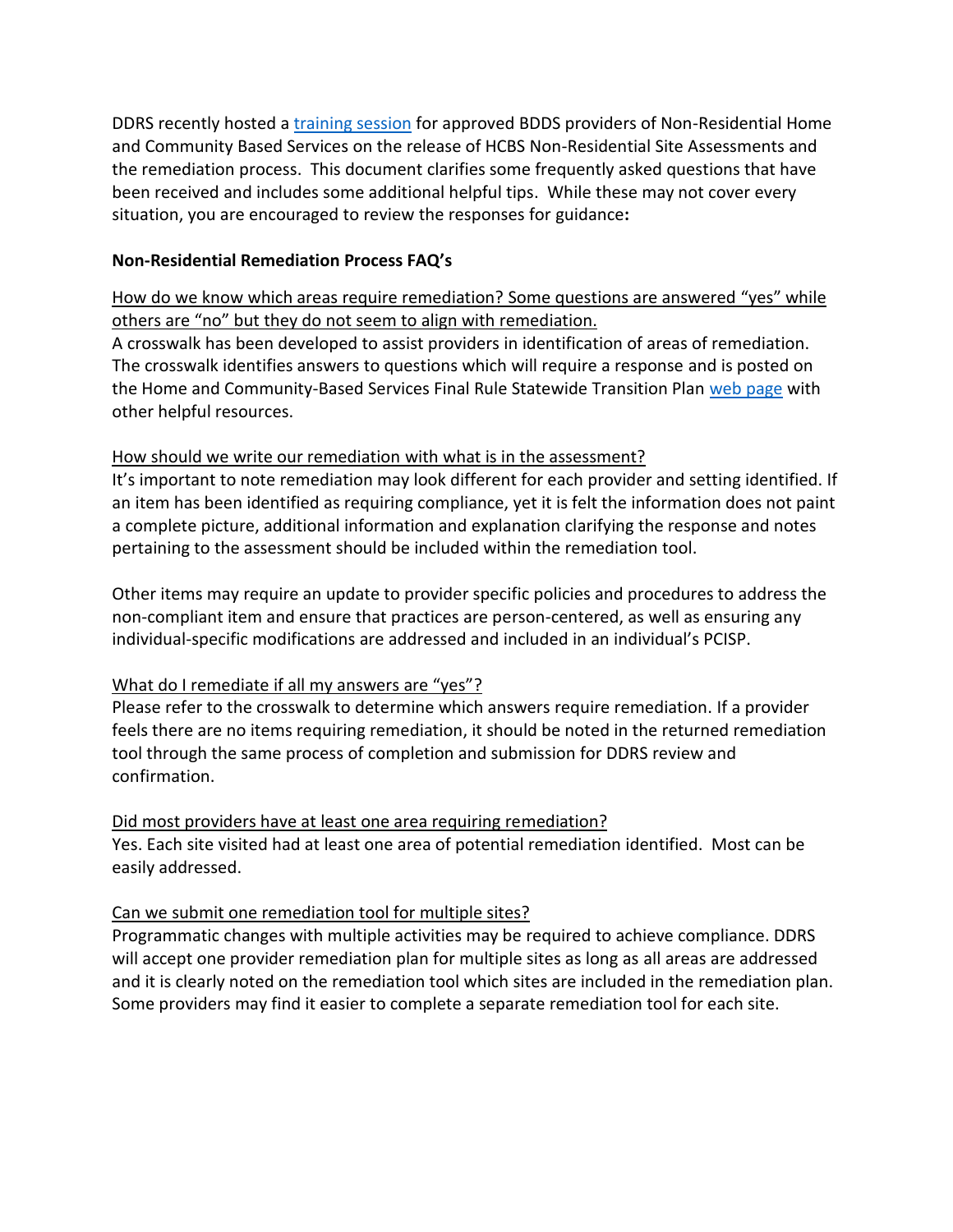# Section 6 (Additional information) is not on the remediation tool. How do we remediate that area?

While section 6 is not listed as a federal requirement and is not addressed in the template, providers can still include these areas within the remediation tool.

I have a specific issue to address about my site assessment. Who do I contact? All questions regarding the non-residential site assessment process can be sent to [FSSA.DDRShcbs@fssa.IN.gov](mailto:FSSA.DDRShcbs@fssa.IN.gov)

### When is my remediation plan due?

Your detailed, proposed plan must be submitted between the dates of November 28th through December 19th, 2018.

When I complete my remediation plan and submit it, how will I know it's received? When submitting your remediation plan in it may be helpful to use a request delivery receipt option when sending e-mail.

### When should I expect to hear from BDDS regarding whether or not my proposed plan was approved?

The current anticipated timeline for responses is February 2019. This timeline is subject to change.

What will BDDS staff do if they have questions regarding my proposed plan? If BDDS has any questions about the remediation plan, they will respond to the provider to clarify or request additional information. Additions or revisions to the remediation plan may be requested.

## **Additional Tips:**

We encourage providers to review the Bureau's two-part session on PCISPs for information and to assist in thinking through and planning potential remediation approaches.

•Part 1: The HCBS Final Rule and PCISP – How It All Ties Together

<https://indiana.adobeconnect.com/pnyd47uftvxu/>

•Part 2: The BDDS Portal and the Development of the PCISP

<https://indiana.adobeconnect.com/pyc5gu8e9aj1/>

- Ensure your remediation responses are framed in a person-centered perspective. For example, if there are restrictions or limitations in your prevocational setting regarding